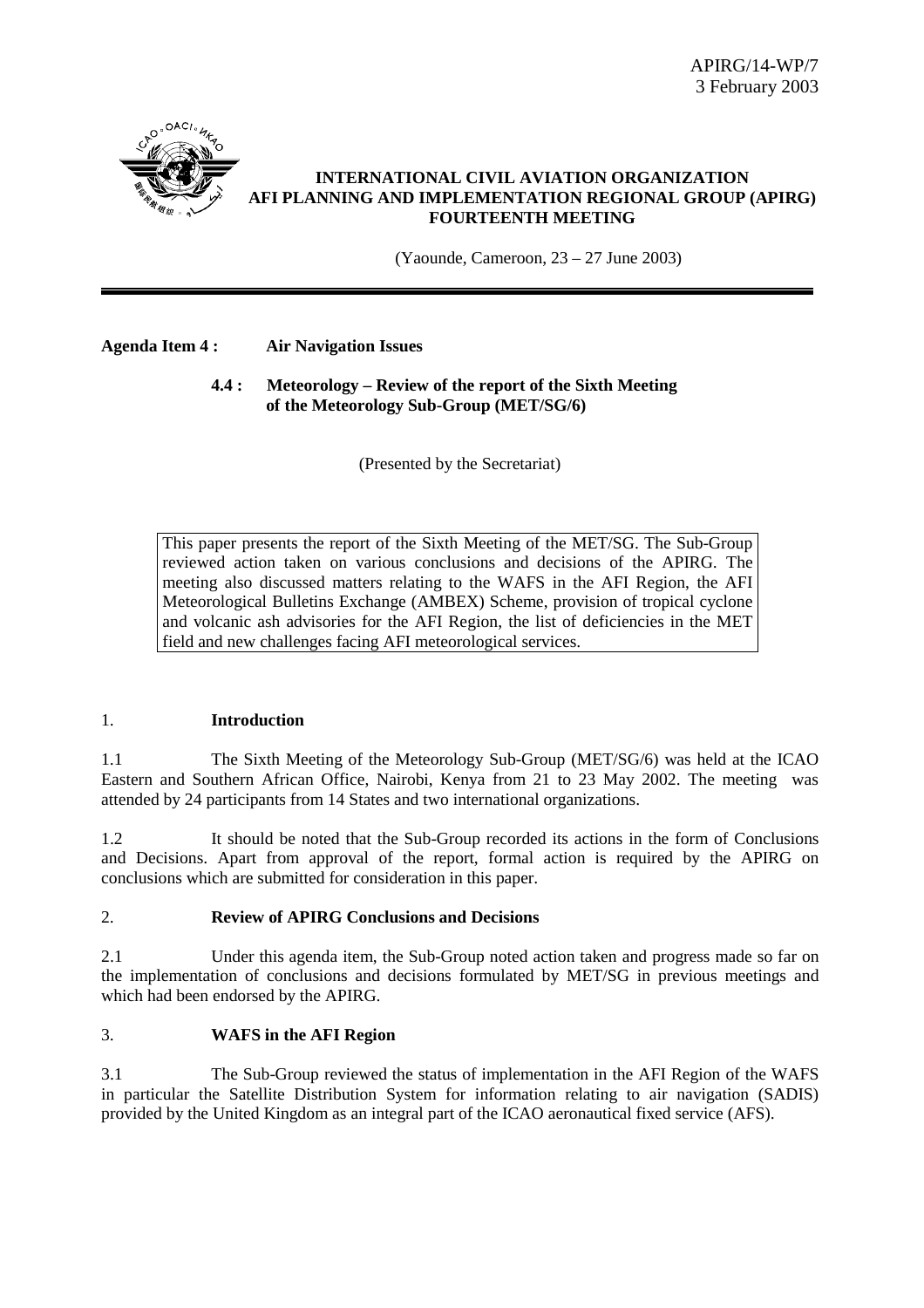3.2 The meeting noted the follow-up action carried out by ICAO and the SADIS Provider State concerning Conclusion 13/63 of APIRG/13 on the training on the use of GRIB and BUFR codes. It was also noted that a seminar, in the French language, was organized at EAMAC Niamey in March 2002 in favour of 15 States of Western and Central Africa. The meeting agreed that a second seminar should be organized for English speaking States. South Africa had offered to host this second seminar. This seminar was subsequently held in January 2003.

3.3 The meeting was also of the view that there is a need for States to acquire the latest version of workstations software relating to the use of GRIB and BUFR codes. The following conclusion was formulated:

#### **Conclusion 14/ Need for latest version of workstation software**

## **That: States in the AFI Region be encouraged to acquire the latest version of workstation software from their respective workstation suppliers for the use of GRIB and BUFR codes.**

3.4 The meeting was informed of the transfer of Regional Area Forecast Centre (RAFC) Dakar responsibilities to the World Area Forecast Centre (WAFC) London effective since 2 January 2002, and the transfer of that of RAFC Nairobi effective 13 May 2002. The meeting noted the closure of all AFI RAFCs and therefore formulated the following conclusion.

#### **Conclusion 14/ Closure of the RAFCs (Dakar, Las Palmas and Nairobi)**

## **That: as a follow-up conclusion 12/33 of APIRG/12 on the AFI WAFS transition plan, the closure of all the RAFCs in the AFI Region as of 13 May 2002 be noted.**

3.5 The meeting also reviewed the membership list of AFI States to the SADISPOSG and noted that the members are: Côte d'Ivoire, Kenya, Senegal, South Africa and ASECNA. The mandatory cost recovery of the SADIS service was also discussed and the following conclusion concerning the principles for the AFI representation in the SADISOPSG was formulated:

#### **Conclusion 14/ Composition of the SADIS Operations Group (SADISOPSG)**

 **That:** 

- **a) members of the SADISOPSG be appointed only from States which are users of the service and hence participate in the mandatory cost recovery scheme; and**
- **b) in accordance with the principle, the AFI members in the SADISOPSG be Côte d'Ivoire, Kenya, Senegal, South Africa and ASECNA.**

#### **3.6 Follow-up of the SADISOPSG/6 Meeting**

3.6.1 The SADISOPSG/6 meeting held in Paris 28 May to 1 June 2001 had adopted EUR OPMET update procedures. Since these procedures had proved to be efficient, the meeting is invited to propose that similar procedures be developed and introduced in the AFI Region. The following conclusion was formulated: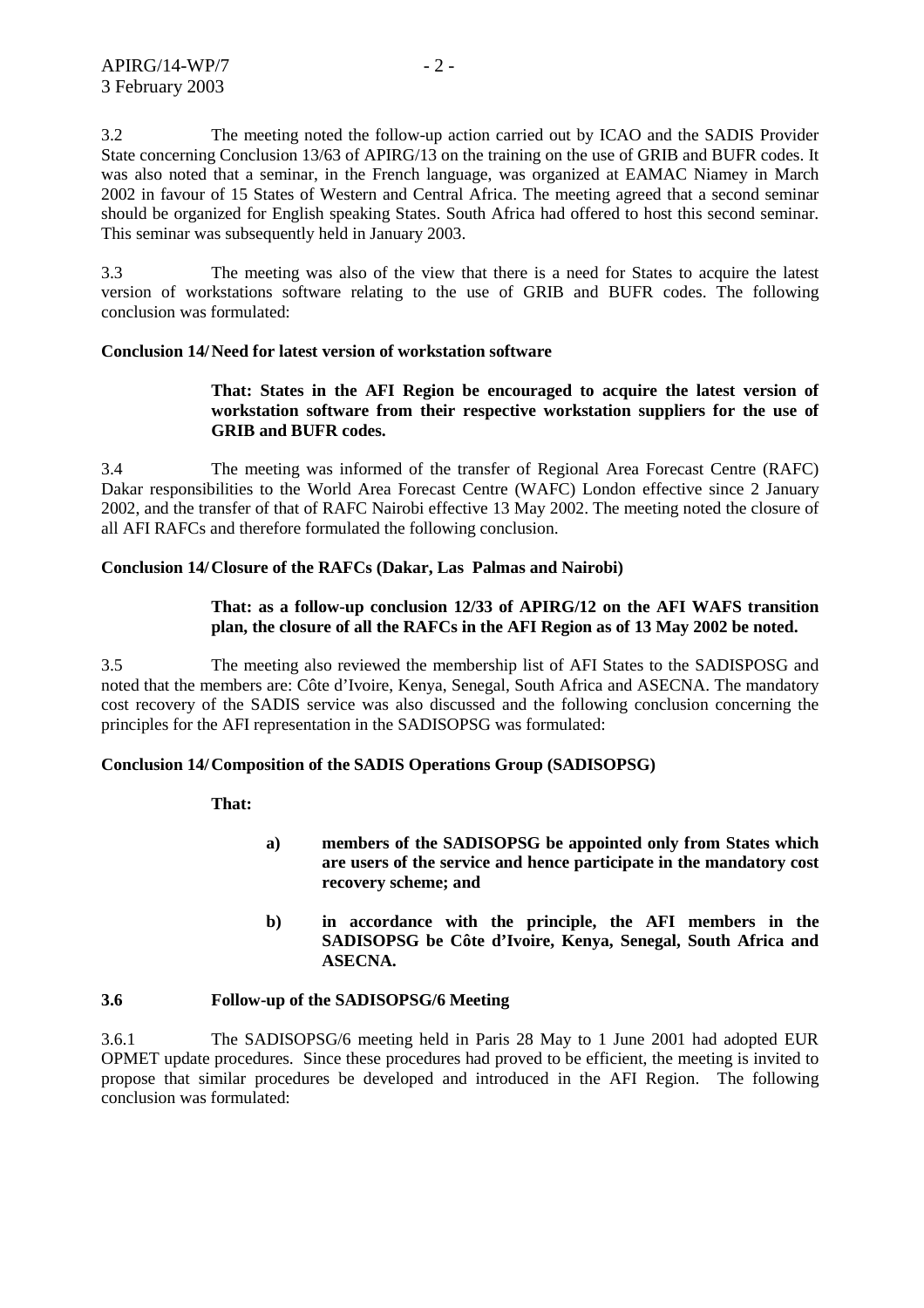## **Conclusion 14/- Application of EUR OPMET update procedures in the AFI Region**

 That, the procedure similar to the EUR OPMET update procedure be developed and introduced in the AFI Region.

## **3.7 SADIS Strategic Assessment Tables**

3.7.1 In accordance with Decision 12/35 of the APIRG the SADIS strategic Assessment Tables for the AFI Region have been updated by the meeting as required.

## **4. AFI Meteorological Bulletins Exchange (AMBEX) Scheme**

4.1 The meeting noted that following the approval by ICAO Council and by delegated authority, the Air Navigation Commission (ANC), of conclusion 13/66 formulated by the APIRG/13 meeting held in Sal, Cape Verde, June 2001, the Secretariat has revised the AMBEX Handbook and introduced METAR exchanges as well as general improvement of the content of the handbook. The meeting agreed to the changes introduced and the following Decision was formulated:

## **Decision 14/ Introduction of METARs in AMBEX exchanges**

## **That States in the AFI Region be invited to implement METAR exchanges as contained in the AMBEX Handbook 6th Edition.**

4.2 The meeting discussed the requirements for Trend forecasts and aerodrome forecasts (TAFs) of Port-Gentil, Gabon. As METARs and trend forecasts issued by the MET Centre at Port-Gentil are required by users, the meeting decided to included this Centre in the AMBEX exchanges and in FASID MET Table 1A for Trend forecast requirement. The following decision was formulated:

## **Decision 14/ Inclusion of Port-Gentil in AMBEX exchanges and FASID Table MET 1A for Trend forecasts**

## **That the aerodrome of Port-Gentil be included in AMBEX exchanges and in AFI FASID Table MET 1A.**

## **5. Provision of tropical cyclone and volcanic ash advisories for the AFI Region**

5.1 Under this agenda item, the meeting discussed the issuance of tropical cyclone and volcanic ash advisories including related SIGMETs in the AFI Region. It was recognized that volcanic ash and tropical cyclones continue to be a threat to aircraft operations.

5.2 The meeting agreed that States should endeavour to have personnel continually trained on the requirements of Annex 3 SARPs and associated procedures and ensure that Communications facilities are operational all the time. The following conclusion was formulated:

## **Conclusion 14/ Training of Personnel manning MWOs, TCAs and VAACs**

## **That: States in the AFI Region ensure that**

**a) SIGMETs for tropical cyclones and volcanic ash are issued in accordance with Chapter 7 of Annex 3 and comply with procedures in ICAO** *Handbook on the International Airways Volcano Watch (IAVW) - Operational Procedures and Contact List (Doc 9766);*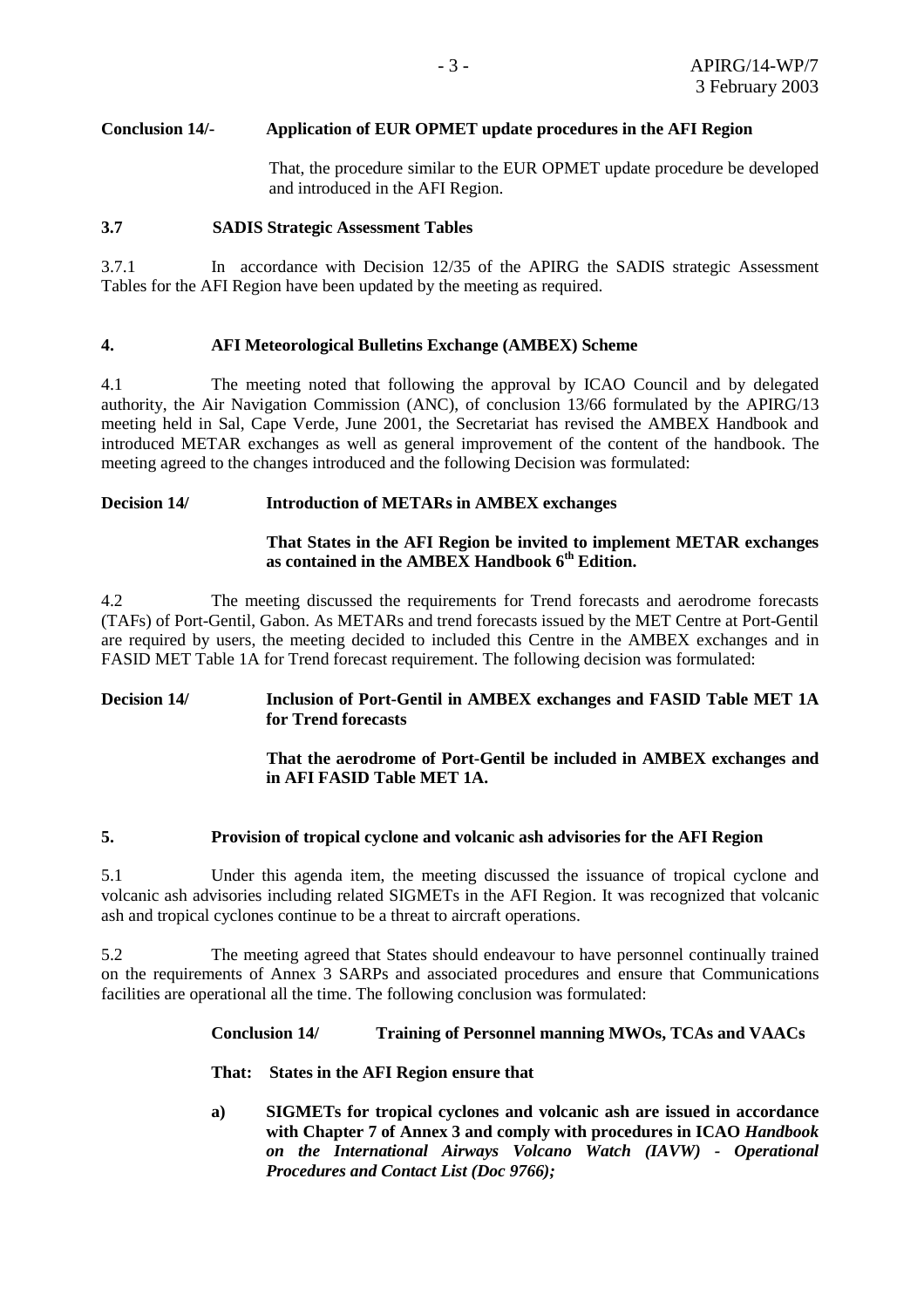## **b) personnel manning MWOs, TCACs and VAACs are constantly provided with training to ensure compliance with the SARPs.**

#### **6. Deficiencies in the MET field**

6.1 Under this agenda item, the meeting reviewed and updated the list of deficiencies based on the uniform methodology approved by the Council for identification, assessing, tracking and reporting of deficiencies of air navigation systems in the AFI Region. WP/15 gives details on the list of deficiencies in the MET field.

#### **7. New challenges facing AFI meteorological services under this agenda item**

7.1 Under this agenda item the meeting discussed the major challenges facing the majority of the AFI meteorological services in particular autonomous management, cost recovery and introduction of quality assurance.

7.2 The meeting noted that efforts were being made to overcome the difficulties and so face the challenges. In fact the meeting was aware that the First Meeting of Directors General of Civil Aviation (DGCA/1) Western and Central Africa held in Abuja, Nigeria from 19 to 21 March 2002 had pointed out these difficulties and proposed appropriate solutions for AFI meteorological services. These solutions are related to cost recovery and the establishment of autonomous entities for the management of meteorological services. Along the lines of the DGCA/1 meeting recommendations, the sub-group formulated the following conclusions:

#### **Conclusion 14/ Cost recovery of aeronautical meteorological services**

## **That:**

**States in the AFI Region in establishing a cost recovery system for aeronautical meteorological services should use relevant ICAO and WMO documents and cooperate with airports, air navigation services and other aeronautical partners, including users.**

**Conclusion 14/ Seminars on Cost recovery of aeronautical meteorological services** 

 **That:** 

**WMO in co-ordination with ICAO organize seminars on cost recovery of aeronautical MET Services in favour of States requiring them.** 

**Conclusion 14/ Autonomous entities and meteorological service for air navigation** 

 **That: States in the AFI Region** 

**When considering the establishment of autonomous entities to manage their air navigation services, take due account of the provision of meteorological service to air navigation.** 

7.3 The meeting emphasized on the need for aviation meteorology personnel in quality and quantity for efficient management of AFI aeronautical meteorological services in consideration of quality management. It was recognized that aeronautical meteorological services should stress on quality assurance. The following conclusion was formulated: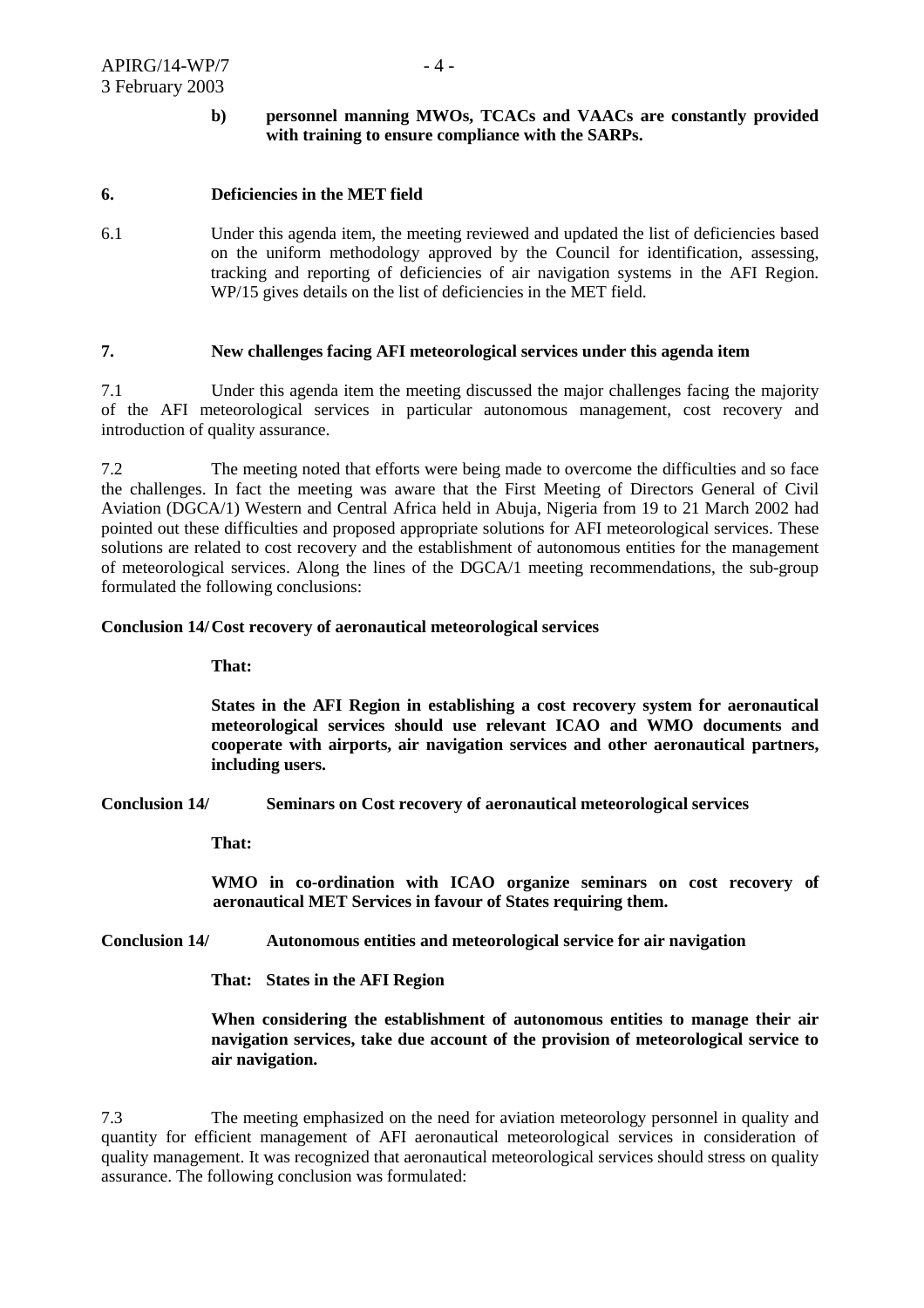## **Conclusion 14/ Quality Management**

 **That:** 

**States in the AFI Region give priority to implementation of a quality management system (ISO 9000 series of standards) in order to improve meteorological service for international air navigation.** 

#### **7.4 Manpower survey in the MET field**

As a follow-up of Recommendation 10/26 of LIM AFI (COM/MET/RAC), 1988 and Recommendation 14/17 of AFI/7, 1997 concerning the study of training available for aeronautical meteorological personnel in the AFI Region, it has been proposed that regional offices Dakar and Nairobi carry out the study within the limit of their available budgets. The following conclusion was formulated :

#### **Conclusion 14/ Study of training available for aeronautical meteorological personnel in the AFI Region**

**That : As a follow-up action on Recommendation 10/26 of LIM AFI (COM/MET/RAC) 1988 and Recommendation 14/17 of AFI/7, 1997, Regional Offices Dakar and Nairobi carry out the study of training available for aeronautical meteorological personnel in the AFI Region.** 

7.5 The DGCA/1 Meeting also emphasized on the importance of the seminars on ATS/MET/Pilot coordination organized in the AFI Region and called for them to be persued. The following conclusion was formulated:

#### **Conclusion 14/ Seminar on ATS/MET/Pilot coordination**

 **That:** 

## **ICAO, in co-ordination with WMO, organize seminars on ATS/MET/Pilot coordination for the AFI Region.**

7.6 The meeting discussed the development of the meteorology component of the AFI CNS/ATM implementation Plan and decided to create a Task Force to deal with this important subject. The following decision was formulated:

## **Decision 14/ Meteorology Chapter for the AFI CNS/ATM Implementation**

 **That:** 

**A Task Force composed of experts in ATM, CNS and MET from Kenya, Nigeria, Senegal, South Africa, UK, ASECNA and IATA be established to develop the meteorology component of the AFI CNS/ATM Implementation Plan along the lines given at Appendix A.** 

#### **8. Terms of reference, Work Programme and composition of the MET/SG**

8.1 The meeting also reviewed the terms of reference, the work programme and the composition of the MET/SG which are given at Appendix B.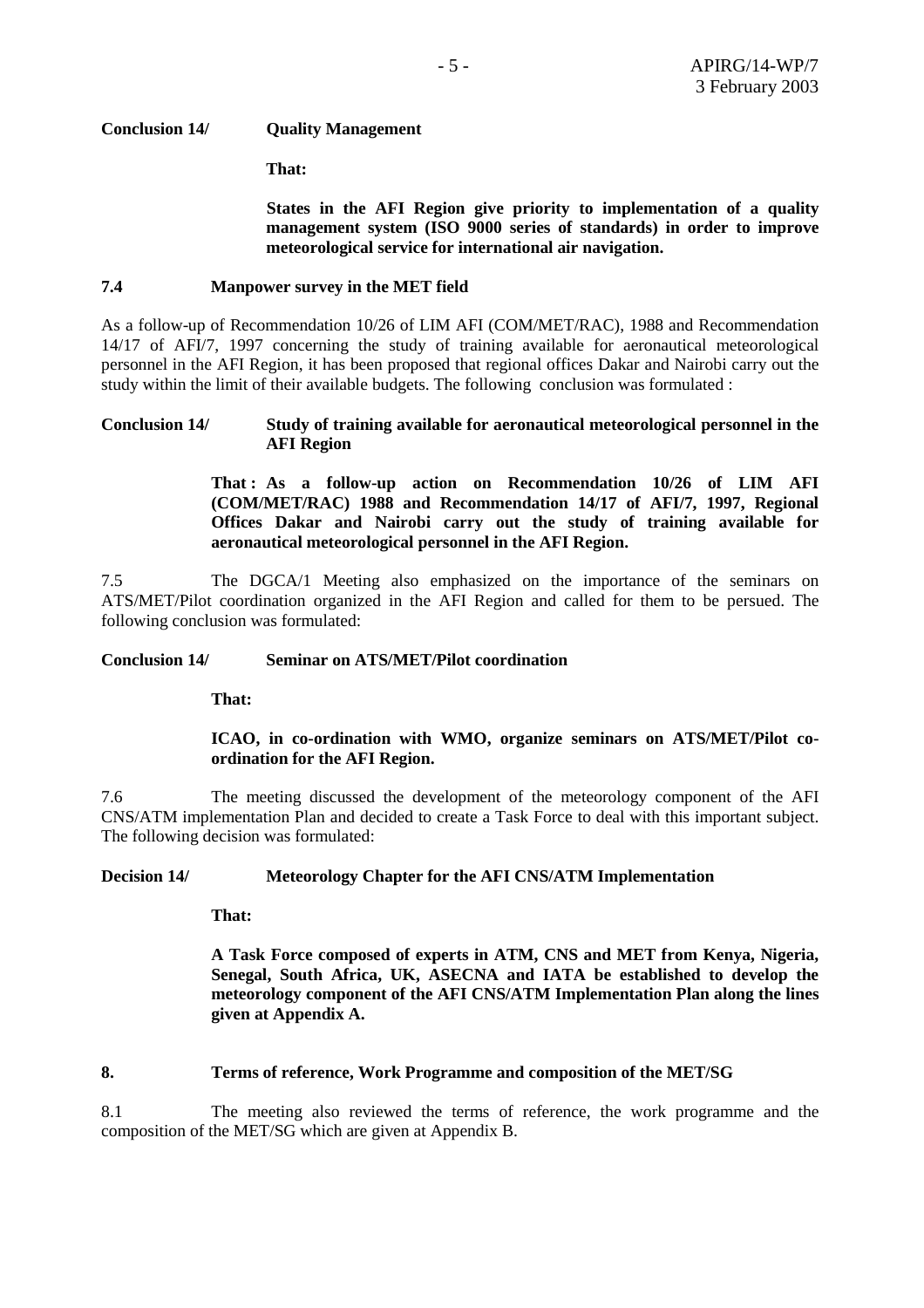## **9. Any other business**

9.1 Under this agenda item, the Sub-Group urged its members to continue to produce quality work notably preparing and presenting working papers relevant to agenda items of its meetings.

## **10. Action by the APIRG**

10.1 The APIRG is invited to:

- a) note the report of the Sixth Meeting of the MET/SG;
- b) take action on the conclusions of the Sixth Meeting of the MET/SG as presented above; and
- c) approve the future work programme and composition of the MET/SG.

-----------------------------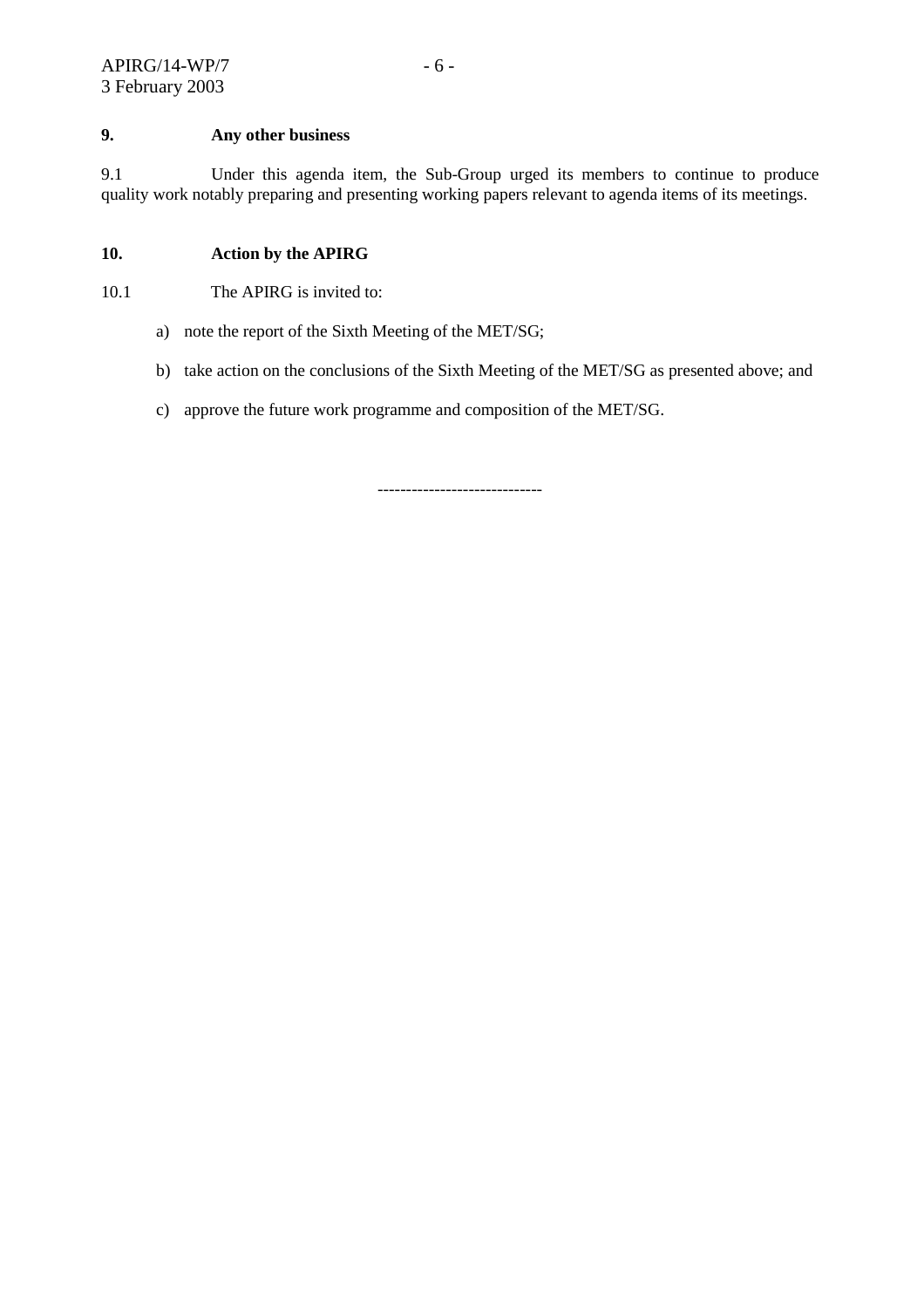## **APPENDIX A**

## **METEOROLOGY TASK FORCE FOR CNS/ATM PLAN**

## **Terms of Reference**

- a) Evaluate the current status of implementation, capabilities and developments of the meteorological systems in the AFI Region.
- b) Evaluate the future operational needs and emerging capabilities of meteorological systems in the AFI Region and develop proposals for changes necessary to meet those needs.
- c) Develop a regional plan for implementation of meteorological services and facilities for the new CNS/ATM systems including associated target dates and the responsible bodies.
- d) Report to the MET Sub-Group for further coordination through the ICAO Secretariat and other relevant bodies.

## **Composition:**

Kenya, Nigeria, Senegal, South Africa, U.K., ASECNA and IATA.

-----------------------------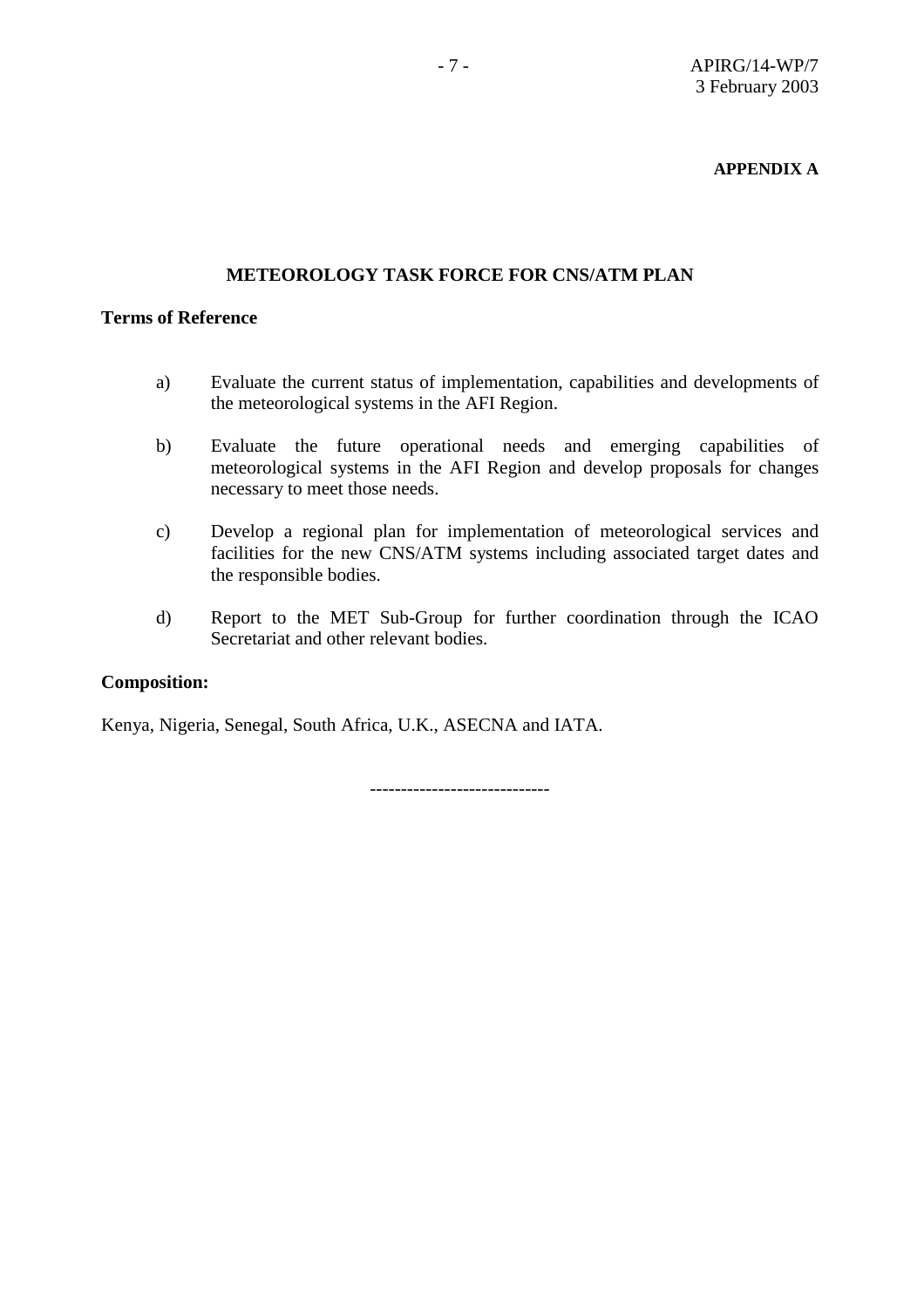# **Terms of Reference, Work programme and composition Of the Meteorology Sub-Group (MET/SG)**

## **1. Terms of Reference**

- 1. To keep under review, the adequacy of meteorological facilities and services to meet new technological developments in the air navigation field and make proposals as appropriate for implementation by States to APIRG.
- 2. To identify, State by State, those specific deficiencies and shortcomings that constitute major obstacle to the provision of efficient and reliable meteorological facilities and services to meet the requirements of air navigation in the AFI Region and recommend specific measures to eliminate them.

## **2. Work Programme**

| No. | <b>Task description</b>                                                                                                                                                                                                                                                                                                   | <b>Priority</b> | <b>Target Date</b> |
|-----|---------------------------------------------------------------------------------------------------------------------------------------------------------------------------------------------------------------------------------------------------------------------------------------------------------------------------|-----------------|--------------------|
| 1   | Establish and maintain detailed lists, State by State of the specific<br>deficiencies of facilities for the provision of atmospheric<br>measurements pertaining to surface wind, pressure, visibility/runway<br>visual range, cloud base, temperature and dew point temperature<br>considered critical for flight safety. | A               | Continuing         |
| 2   | Monitor the exchange of OPMET information through the AMBEX<br>scheme in the AFI Region and between the AFI and ASIA/PACIFIC<br>and EUR Regions                                                                                                                                                                           | A               | Continuing         |
| 3   | Plan for the introduction of efficient inter-regional OPMET<br>exchanges in coordination with the COM Sub-group as required                                                                                                                                                                                               | B               | Continuing         |
| 4   | Monitor the degree of implementation of very small aperture<br>terminals (VSATs) for the reception of WAFS products (AFI/7 Rec.<br>14/12                                                                                                                                                                                  | B               | Continuing         |
| 5   | Review and determine the necessary OPMET exchanges through the<br>two-way VSAT SADIS stations in the AFI Region                                                                                                                                                                                                           | B               | Continuing         |
| 6   | Monitor the quality of WAFS high and low level significant weather<br>charts in the AFI Region, provide feed back to WAFC, London as<br>appropriate                                                                                                                                                                       | B               | Continuing         |
| 7   | Monitor the implementation of regional procedures for the issuance<br>of volcanic ash and tropical cyclone advisories (AFI/7 Rec. 7/3 and<br>7/4)                                                                                                                                                                         | A               | Continuing         |